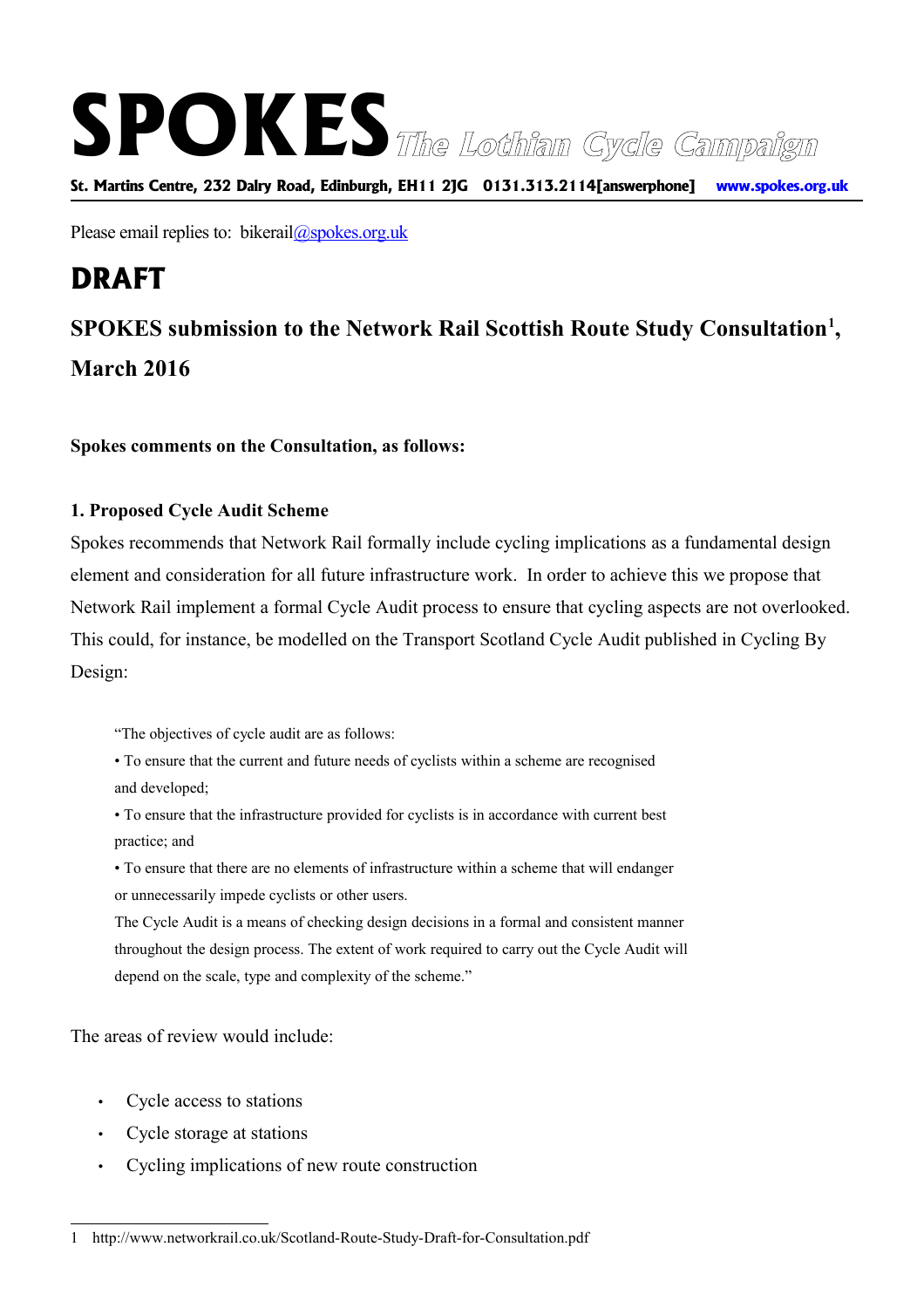This process should include meaningful stakeholder consultation at all stages of the process, including with, but not limited to, the Scotrail Cycle Forum. If properly implemented, such a scheme would help avoid the less than satisfactory Cycle Access and Cycle Parking recent issues, such as:

#### **Cycle Access to Stations**

- The closure of the ramps for cycle access at Waverley Station, now thankfully reinstated thanks to the creation of the Scotrail Alliance.
- The design and construction of Bathgate-Airdrie without adequate links to nearby communities. There is still a missing section of NCN Route 75 at Armadale Station.
- The Galashields Tweedbank cycle path stops short of Tweedbank Station.
- Banning cycling from the underpass at Gogar Interchange Station

#### **Cycle Parking at Stations**

For example: The redevelopment of Haymarket Station, where no provision whatsoever was made at the planning stage for any additional parking facilities for passengers arriving by bicycle. Although this was later recognised during the building stage, no additional facilities were eventually included, not even extra parking spaces. This being despite the enormous unsatisfied demand for bicycle parking facilities. Bike- park currently under construction there is a retrospective add-on.

In addition, the Cycle Audit process should address the:

#### **Cycling Implications when designing new routes**

Where new route construction is proposed, such as new lines, this should include consideration of (1) the impact on existing cycle routes or roads used by cyclists and (2) the opportunities to improve cycle opportunities in the area. In particular, bridges or underpasses should be provided to ensure that existing cycle routes are not cut by new routes, and new connections may also be possible, working with the local authority

#### **2. Alternative Train Routes better than Bus Substitution**

As cycles are never carried on rail-replacement bus services, preference should be given to ensuring that where alternative rail routings are possible, that these have the capacity and are suitably equipped to carry diverted trains.